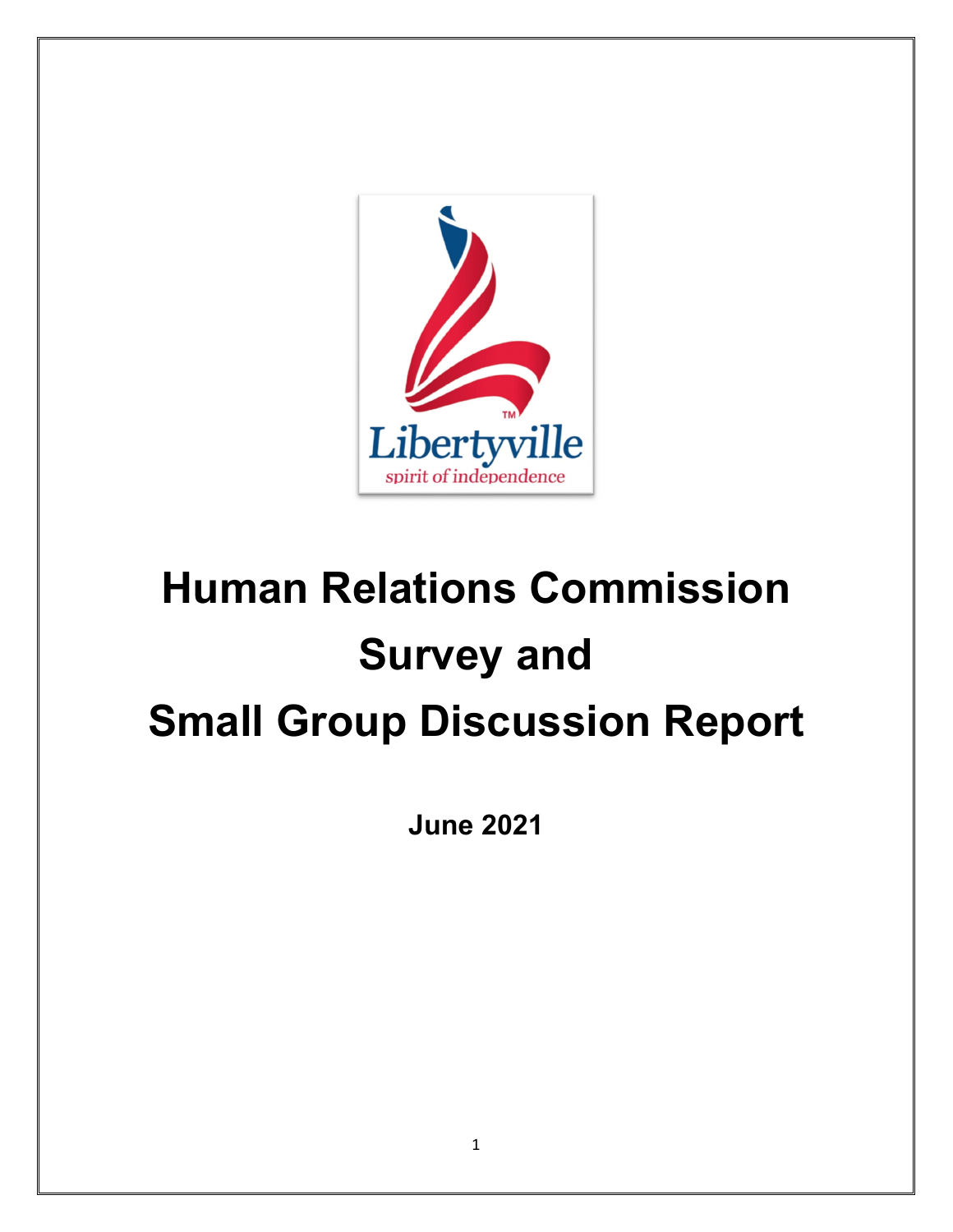# **Introduction**

Libertyville has always been a caring place where neighbors look out for neighbors and help each other in times of need. That is who we are. Last summer, then-Mayor Terry Weppler asked the Human Relations Commission to explore with residents themselves whether and how the Village could be doing more to infuse our community with more of the inclusivity and welcoming that we feel from our neighbors. That exploration would help our Commission set goals and make recommendations to the Village Board that were well-informed by a range of local perspectives.

Given the constraints of an all-volunteer Commission with an extremely limited budget, we settled on a simple, two-tiered approach. First, we would distribute a survey to capture the general opinions of as many people who lived and worked in Libertyville as possible. Then, we would use the survey results to craft a series of small-group sessions where we could listen more deeply to what residents had to say about the topics that seemed the most pressing on people's minds. Though we considered several different topics, we limited our scope to what fell squarely under the mission of our Commission, and over which the Village of Libertyville has jurisdiction. For example, there was some conversation about inclusivity in Libertyville schools, but schools operate outside the purview of the Village.

We recognized and talked extensively about the limitations of our approach and tried to think creatively about how to include as many people as possible, especially those for whom English is not their first language. Though we had arranged a volunteer Spanish-language facilitator, we did not wind up having anyone opt into that session. However, our thinking around how to be more language-inclusive did result in the Village putting out a call for volunteer translators across all the languages spoken here who would be willing to help future efforts. That call resulted in an overwhelming response.

The results from our survey and small group listening sessions follow, and we will use them as we work to provide the best advice and counsel to Mayor Johnson and the rest of the Village Board. We on the Commission were struck by how deeply the people who live and work in Libertyville care about the future of our community and the energy and creative ideas they bring to ensuring that it is a place that is welcoming for all.

We shouldn't have been surprised. It's who we are.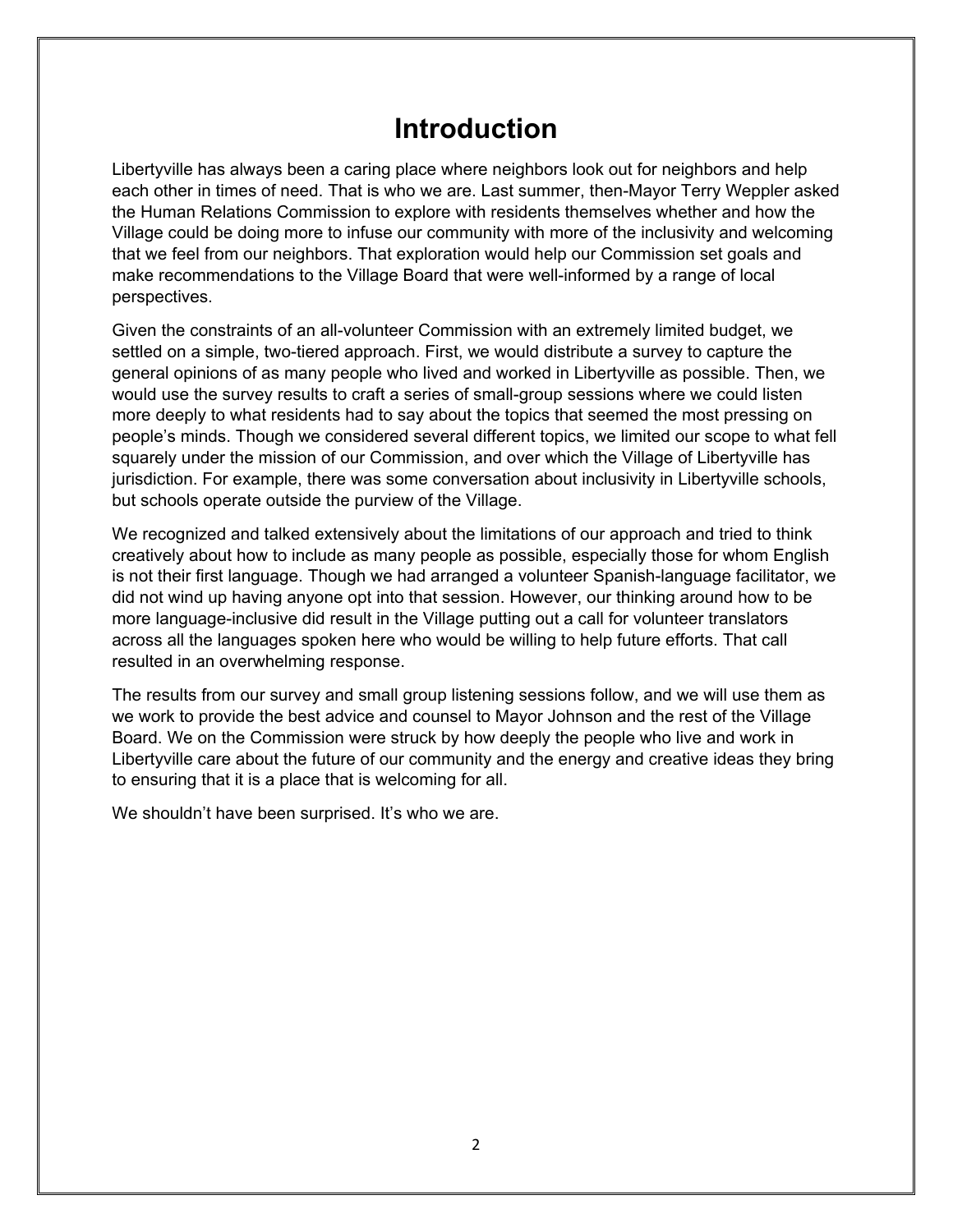# **Report Overview**

The Human Relations Commission ("HRC") is made up of Libertyville resident volunteers appointed by the Mayor. Its mission is to foster attainable housing, equal opportunity and fair treatment for all residents, and positive relations between racial, ethnic and other groups that make up the community, with the ultimate goal of enhancing all residents' quality of life.

This summary report consists of three parts. Part I provides a summary of information obtained as part of an online survey conducted by the HRC during the Summer of 2020. Part II contains a summary of small group discussions conducted by the HRC during the late Fall of 2020. Part III covers next steps.

#### **[Part I - Survey Summary](#page-3-0)**

The HRC developed a nine-question survey during the Summer of 2020 to help focus its efforts on issues of most importance to residents within the community. The brief survey was confidential. It also included an option to receive additional information regarding participating in future small-group meetings with other residents to share more insights with the HRC. The survey ran from July 30<sup>th</sup>-August 13<sup>th</sup>, 2020. The survey was promoted to residents through all available channels, including news releases in English and Spanish, the Village newsletter and website, and social media. Access to the survey in English and Spanish was available through the Village's social media sites (Instagram, Twitter, Facebook, and Nextdoor), the weekly Village E-news, and the Village website. Paper copies were also available at Village Hall. A total of 538 individuals participated in the survey. A total of 522 identified themselves as Libertyville residents while 16 identified themselves as non-residents.

#### **[Part II - Small Group Discussion Summary](#page-10-0)**

The HRC held small-group meetings with Libertyville residents to learn about their experiences and ideas on the following topics: *Attainable Housing and Public Safety; Access to Cultural Opportunities and Events; and Diversity, Welcoming and Inclusivity*. Survey participants who provided their email addresses were notified directly and invited to participate in these meetings. Like the survey, the meetings were also promoted to the public through all available channels in English and Spanish. Advertisements for the meetings were displayed in English and Spanish. Registrants were offered the opportunity to select a session in Spanish. No registrants selected this option. A total of nine meetings were scheduled, three date/time options were offered per topic. However, at the conclusion of the sign-up period two meetings were canceled due to low registration and those registrants were offered the opportunity to attend other sessions. Three meetings were held on the topic of *Attainable Housing and Public Safety*. Two meetings were held on each of the topics *Access to Cultural Opportunities and Events,* and *Diversity, Welcoming and Inclusivity*. Each meeting was limited to ten participants, not including the moderator and notetaker. Comments and information learned in the meetings were not attributed to any individuals. A total of 56 individuals registered to participate in the sessions.

#### **[Part III – Next Steps](#page-14-0)**

The findings of the survey and small-group meetings will inform goal-setting for the HRC.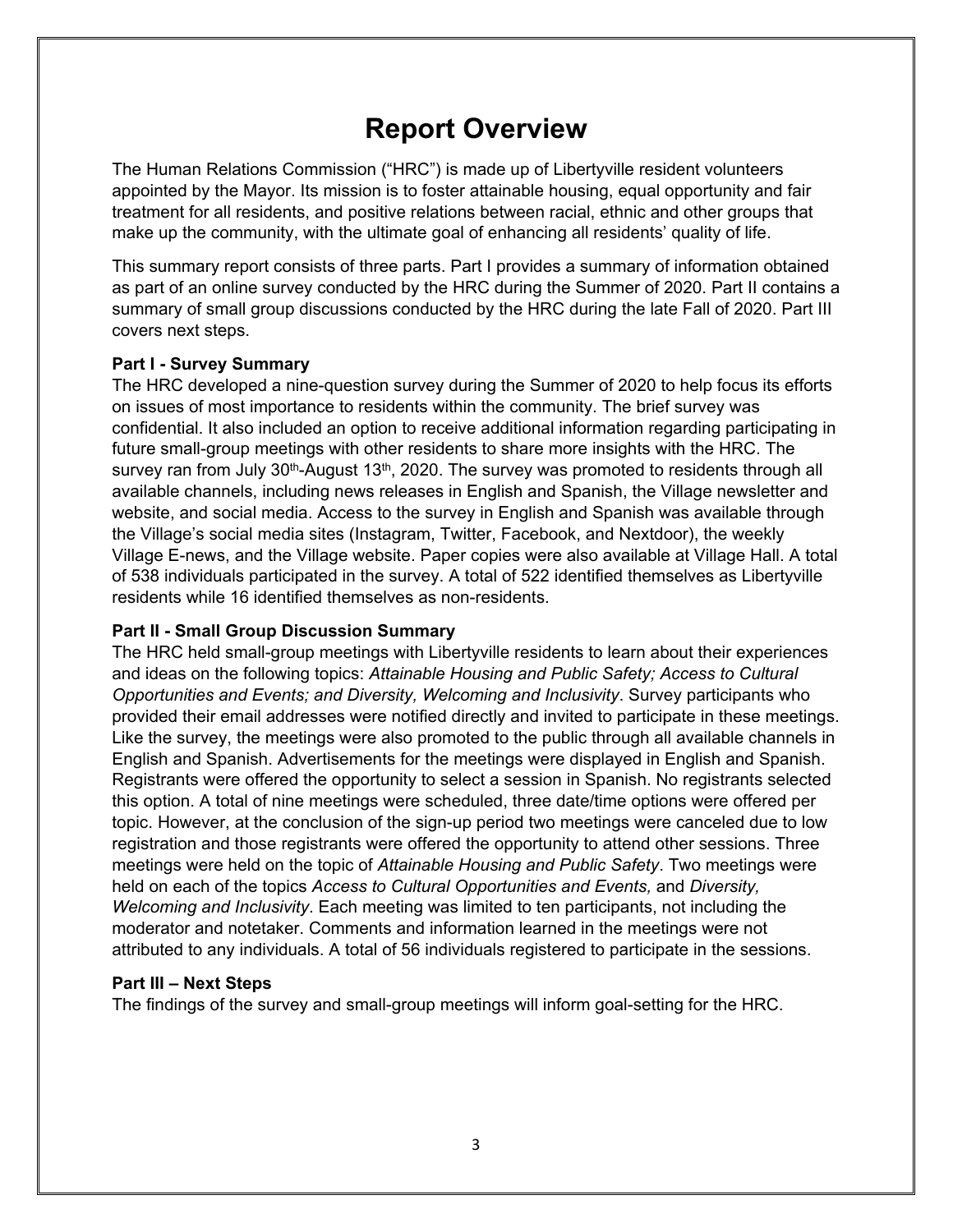### **Part I: Survey Results**

<span id="page-3-0"></span>Surveys were collected from 538 individuals who represented all racial and age groups in Libertyville's population. It should be noted that the small number of respondents in the age group under 21 was not consistent with the Libertyville population since the majority of individuals in this group are minors and therefore did not have access to the survey. The survey respondents were self-selecting. Therefore, not all of the percentages of participants by race and age group are consistent with their percentages in the population. The intent of the survey, however, was not to produce statistically significant data, but to give all Libertyville residents who wished to participate a chance to be heard, and to get a general sense of the importance of these issues to Libertyville residents and where a need for change might be indicated.

#### **RACE**

| Race<br>(As Categorized by Survey<br>Monkey) | <b>Percent</b> |
|----------------------------------------------|----------------|
| <b>White/Caucasian</b>                       | 86.60%         |
| African American                             | 1.20%          |
| Latinx/Hispanic                              | 3.40%          |
| Asian American                               | 4.20%          |
| :Dther                                       | 4.60%          |

# **2019 Census Data for Libertyville\***

| Race<br>(As Categorized by the |                |
|--------------------------------|----------------|
| Census)                        | <b>Percent</b> |
| <b>White Alone</b>             | 83.90%         |
| <b>Black Alone</b>             | 0.90%          |
| Hispanic                       | 5.10%          |
| <b>Asian Alone</b>             | 7.10%          |
| Two or More Races              | 1.50%          |
| <b>Other Race Alone</b>        | 0.10%          |
| American Indian Alone          | 0.08%          |

#### **AGE**

#### **Survey Respondents**

| Age       | <b>Percent</b> |
|-----------|----------------|
| Under 21  | 1.74%          |
| 21-39     | 19.31%         |
| 40-59     | 49.03          |
| 60 and Up | 29.92%         |

#### **2019 Census Data\***

| Age          | <b>Percent</b> |
|--------------|----------------|
| 19 and Under | 28.70%         |
| 20-39        | 16.60%         |
| 40-59        | 32%            |
| 60 and Up    | 22.20%         |

\*Census data are based on the 2010 Census and more recent surveys by the U.S. Census Bureau.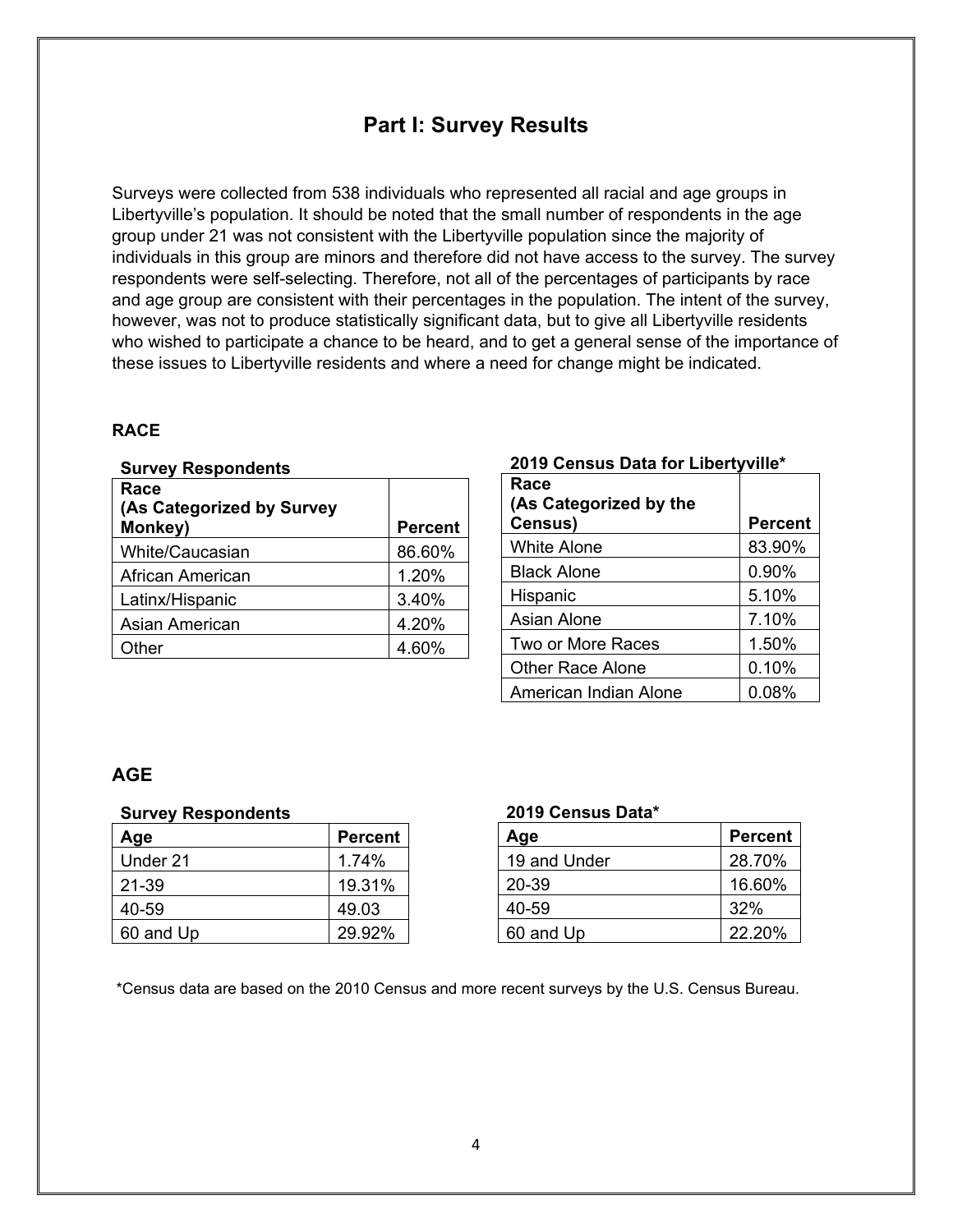### **SURVEY FINDINGS BY QUESTION**

 **(Percentages of All Responses)** 

# **Perception of How Libertyville Compares with Other Communities in Public Safety (Police & Fire)**



**Perception of How Libertyville Compares with Other Communities in Access to Cultural Opportunities**



# **Perception of How Libertyville Compares with Other Communities in Ease of Making Friends/ Getting to Know Neighbors**

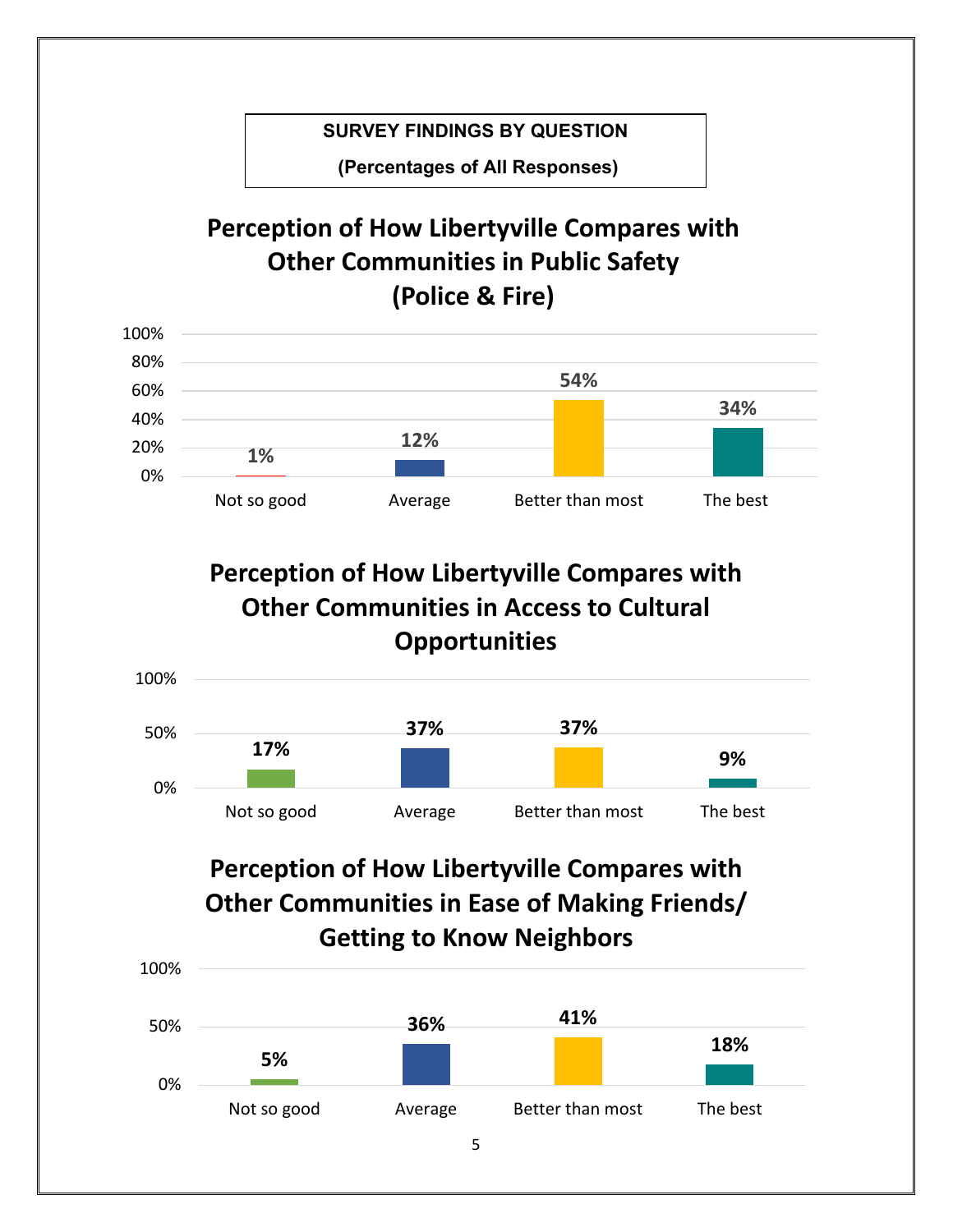

# **Perception of How Libertyville Compares with Other Communities in Diversity**

**Perception of How Libertyville Compares with Other Communities in Local Employment Opportunities**

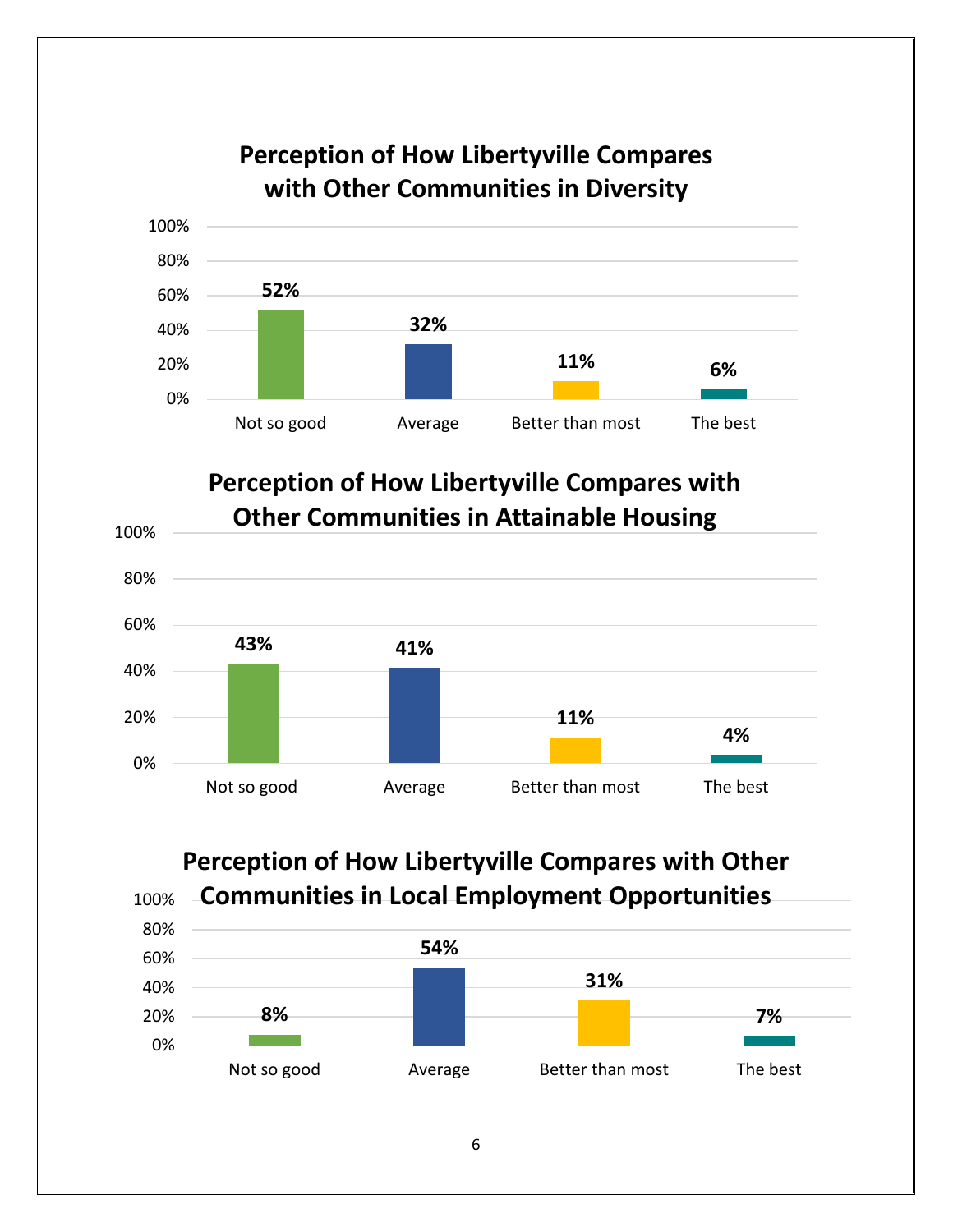# **Perception of How Libertyville Compares with Other Communities in Welcoming and Inclusivity**



**Perception of How Libertyville Compares with Other Communities in Events**

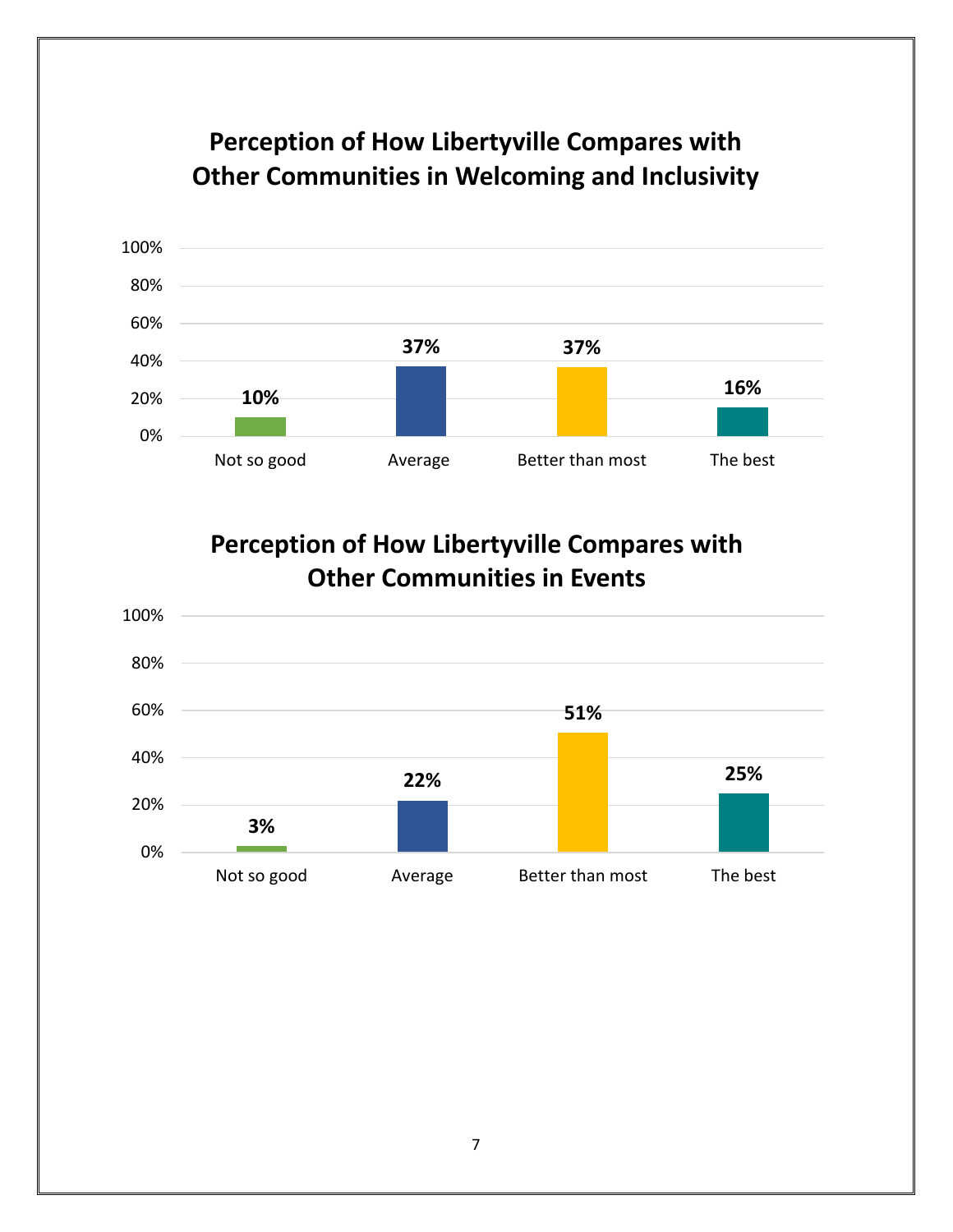

# **What Should Libertyville Aspire to Be to Attract New Residents? (Select All That Apply)**

**How Long Have You Lived in Libertyville?**

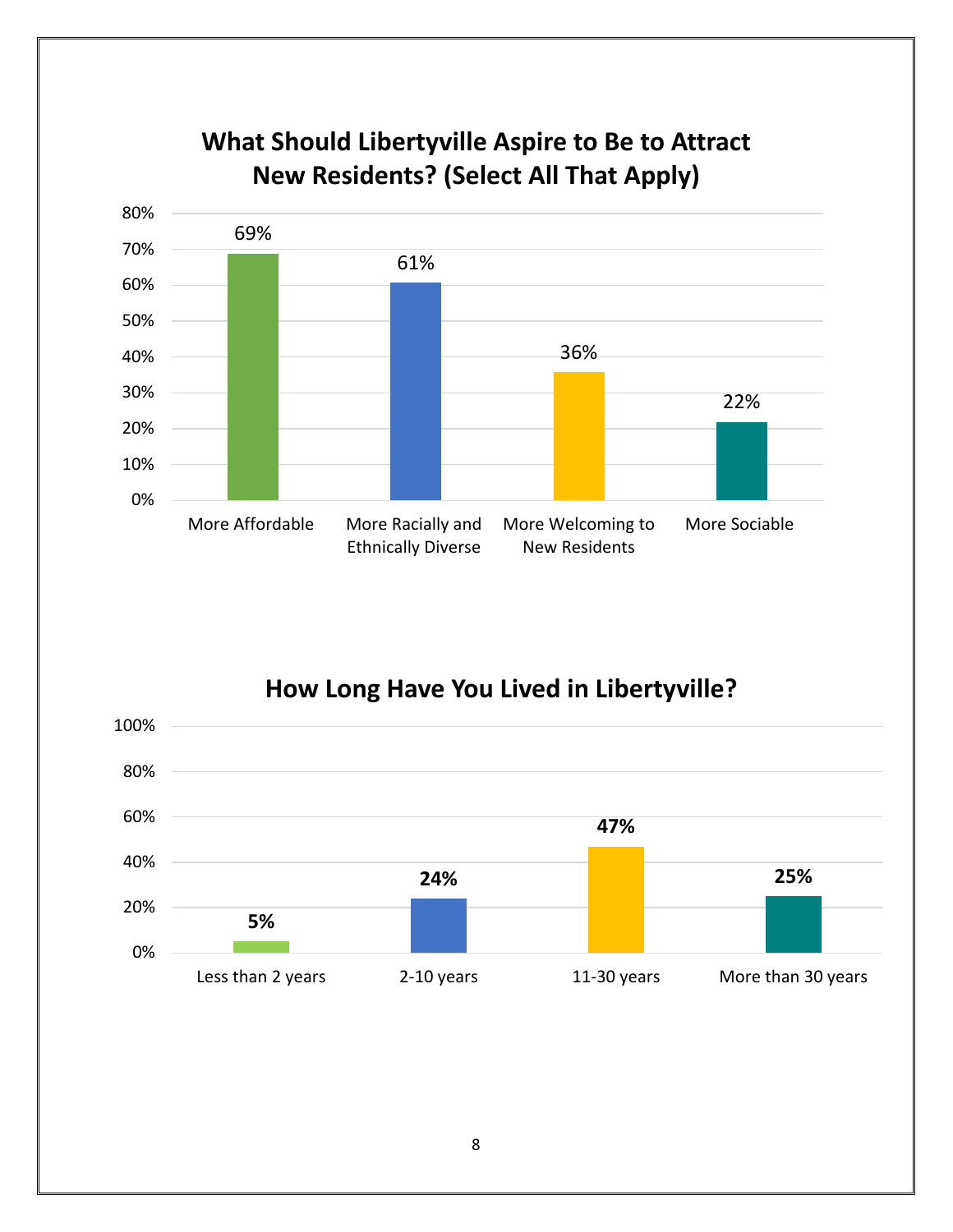#### **OPEN-ENDED RESPONSES**

In addition to the questions asked within the survey, respondents were given an opportunity to provide an open-ended response to the following questions:

- 1. Where do you see areas where Libertyville could improve relations among residents?
- 2. What should Libertyville aspire to be to attract new residents?

A sampling of responses containing suggestions can be found below.

#### **No Improvement Needed**

- "I think things are great."
- "Do not change anything. It is not the job of government to improve relations among residents."

#### **Affordability**

- "Work on lowering property taxes. When your taxes are more than your mortgage that is a huge barrier to buying in Libertyville."
- "Stop allowing tear downs of reasonably sized homes for replacements with massive structures ... It is ruining our environment, causing drainage problems for other residents, and making home purchase in this town completely out of reach for most."
- "Would encourage the Village and builders to consider building some more realistic and attainable housing so people would be interested in moving here and keeping those who would like to stay."

#### **Diversity**

- To attract new residents Libertyville needs to be "more accepting of other nationalities" and "more diverse in all respects."
- "(We are) disappointed in the lack of diversity after moving here, especially in the schools."
- "Promote more diversity. The peaceful protest during BLM was nice … but also a stark reminder how super white and … disconnected this town is. And how different my family and I are."
- "Raising two sons who are half Mexican has been a challenge. They have been called racial slurs in school multiple times. Not sure what the answer is but teaching cultural diversity should be a must."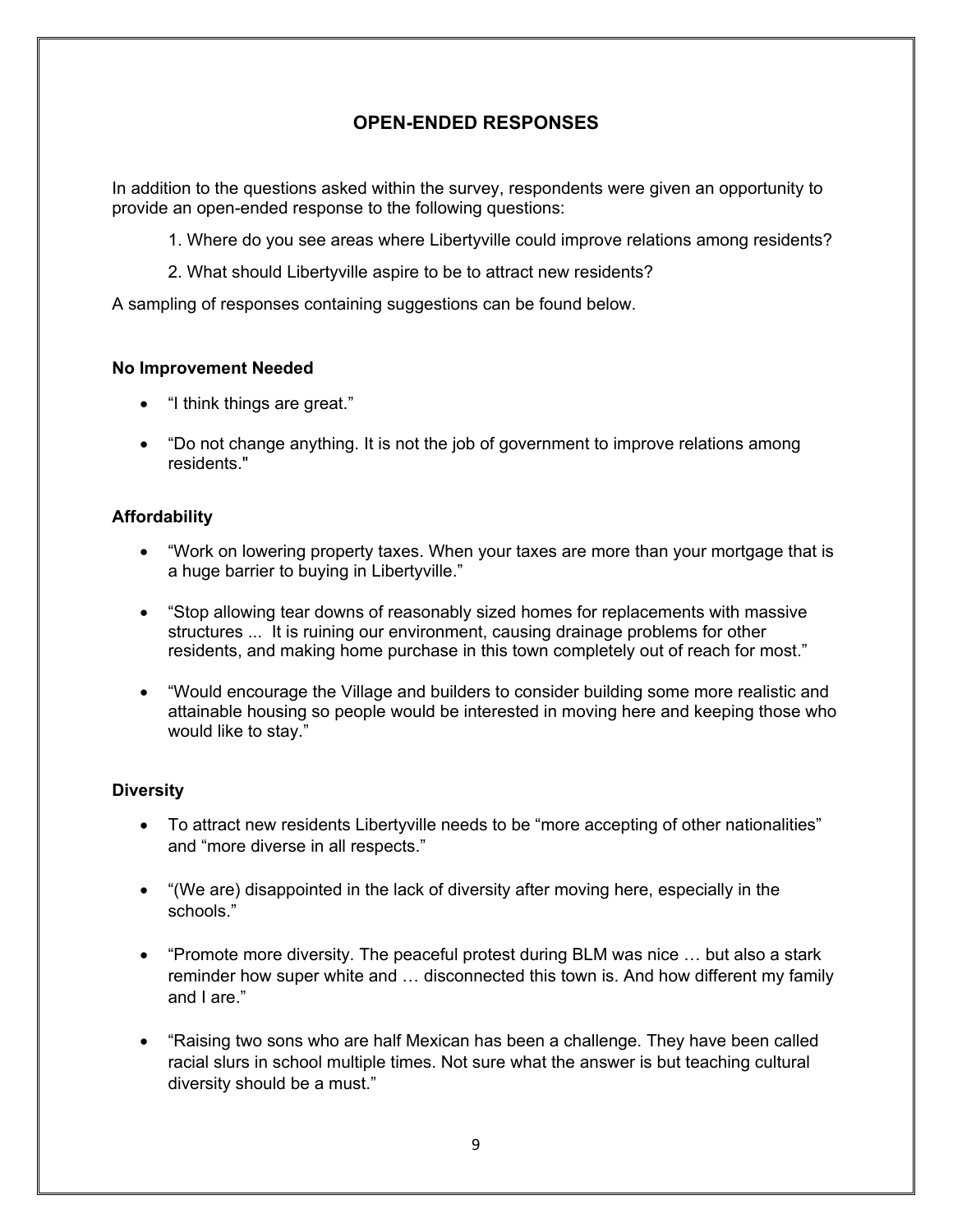"Cross-cultural interaction would be nice and just a statement overall that hate has no home in Libertyville and we welcome everyone to enjoy our restaurants, parks, and events. It's a work in progress of course but it would be nice for people of color to know that at least Libertyville as a whole is trying to break some of these stigmas because a lot of great caring people live here."

#### **Events**

- "Libertyville is a sought-after community to live in already. Continued efforts to bring residents together to share in art, entertainment, food, culture, and educational experiences will maintain this reputation. Diverse offerings will help grow respect and appreciation for other backgrounds and make everyone feel at home and comfortable."
- "Holding more neighborhood events such as block parties that help neighbors get to know each other would be helpful."
- "Low-cost events encouraging diverse groups to gather at public locations particularly around arts and culture."
- "Cultural events that celebrate diversity. I often wonder if people of other races feel a part of local customs and traditions."
- "Getting people to work towards a common goal is a great way to get people involved. Perhaps there are activities/events where people could work together to make improvements or help others."

#### **Parks and Public Spaces**

- "I think the lack of a separate Park District really hurts our town. We bill ourselves as a family town, but our parks are generally outdated, and our park district offerings (which in general, park district programs tend to be more attainable and therefore more inclusive) are incredibly sparse compared to other local communities. A strong park district can truly be a hub of activity and socialization for all ages, and this is an area where Libertyville could really take some notes from neighboring communities."
- "(Libertyville needs) better parks and recreation, bike paths, kids' activities."
- "In a town as large as Libertyville it might be tough for the Village itself to do anything in terms of relationships. This falls on where we gather in smaller groups (schools, sports, churches, neighborhoods, etc.). The best thing the Village can do is invest in public spaces and facilities, and to some extent events."
- "Sidewalks on all residential streets would be a huge benefit. I live on a street where there is a sidewalk only on one side (not mine) and I don't have neighbors walking by our house, so there is less social activity … Sidewalks would help from a social and safety standpoint."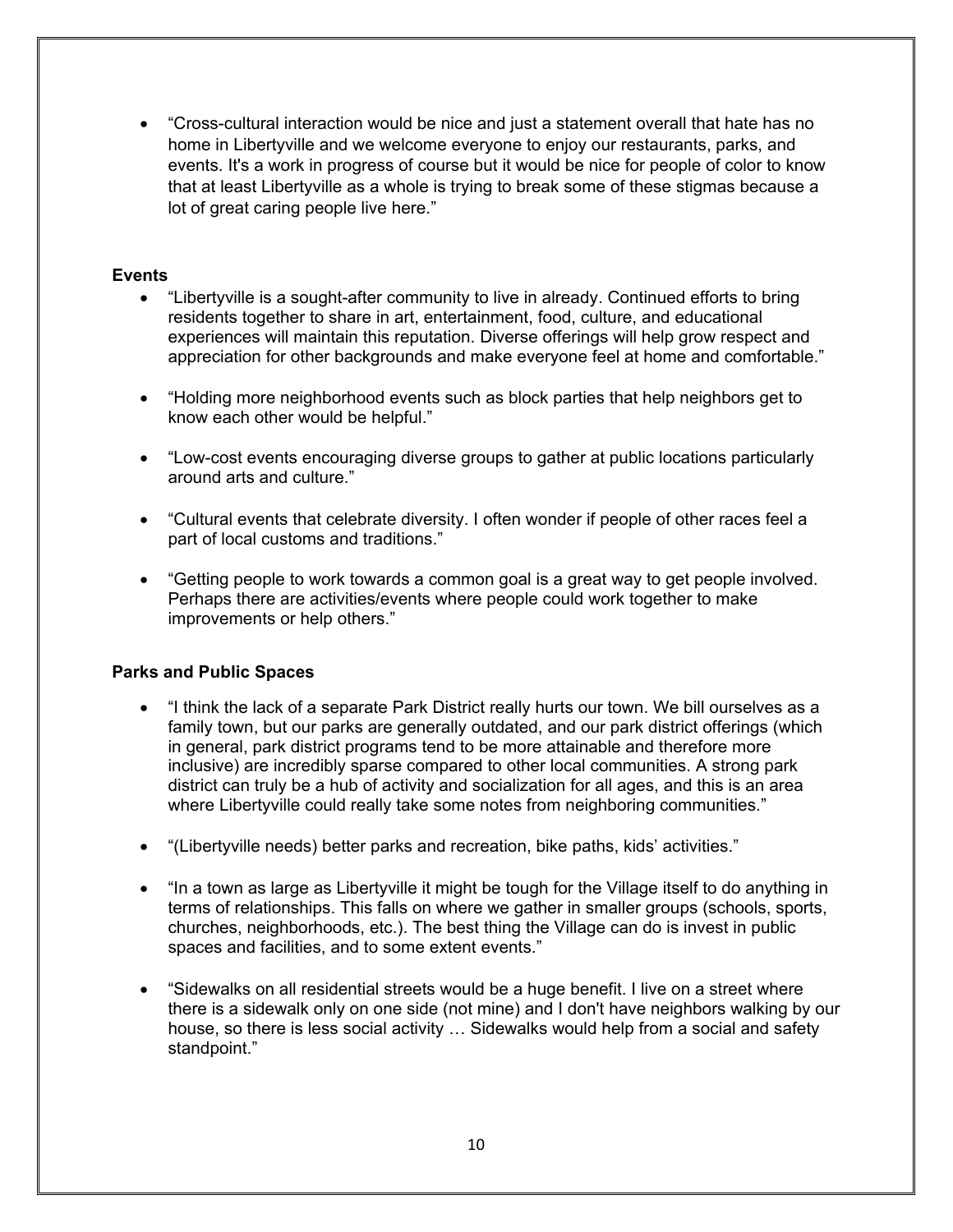# **Part II: Small Group Discussions Summary**

<span id="page-10-0"></span>Small group discussions were held virtually via GoToMeeting during the weeks of November 9<sup>th</sup> and  $16<sup>th</sup>$  of 2020. The meetings were open to all Libertyville residents and, as with the survey, participation was self-selecting. A total of 56 residents participated. The sessions were limited to a maximum of ten participants in each and a timeframe of 60 minutes. The questions asked and comments shared during these meetings are summarized in this section.

### Attainable Housing

*What has your experience been in finding attainable housing in Libertyville?* 

- It is difficult to find attainable housing in Libertyville.
- Residents have had to move out of Libertyville because they cannot afford to stay here.
- Lack of attainable housing affects the following groups:
	- o Adult children wanting to return to Libertyville
	- o Seniors
	- o Mid-income families
- Seniors find it difficult to afford to live in Libertyville.
- Individuals who work in Libertyville cannot afford to live in Libertyville.
- Residents who want to downsize can't find more moderate-sized houses.
- It costs more to downsize in Libertyville than to stay in your current home.

*What do you think the Village should do to improve access to attainable housing?* 

- Are there potential polices that could be put in place to slow down or reduce tear downs of smaller or more attainable housing in the community?
- Lack of attainable housing limits diversity within the community. More diversity would improve the community, especially for children.
- The messaging regarding attainable housing policy will be important to clearly convey what attainable housing is and is not.
- People in the community are afraid of attainable housing. Some don't want people needing attainable housing to be here, and some don't want this commission to exist.
- Village will have to overcome some residents' objections to attainable housing:
	- $\circ$  There is a perception that attainable housing could impact existing property values.
	- $\circ$  It could increase traffic and place a burden on the infrastructure.
	- $\circ$  Some residents favor more diversity, and some want the status quo.
- The residents should have a say regarding an ordinance change, including a referendum.
- Communication will be the key to overcoming objections. When describing who qualifies for attainable housing, use examples that humanize the subject, such as a typical family of four with a household income of \$72,000. Avoid data-heavy explanations.
- It would be nice if the Winchester House property could be redeveloped to include attainable and market-priced rental units, possibly with retail space on the ground floor.
- Aim for a mixture of new developments with attainable units and scattered-site housing. Developments are scalable and attainable units can be added more quickly. For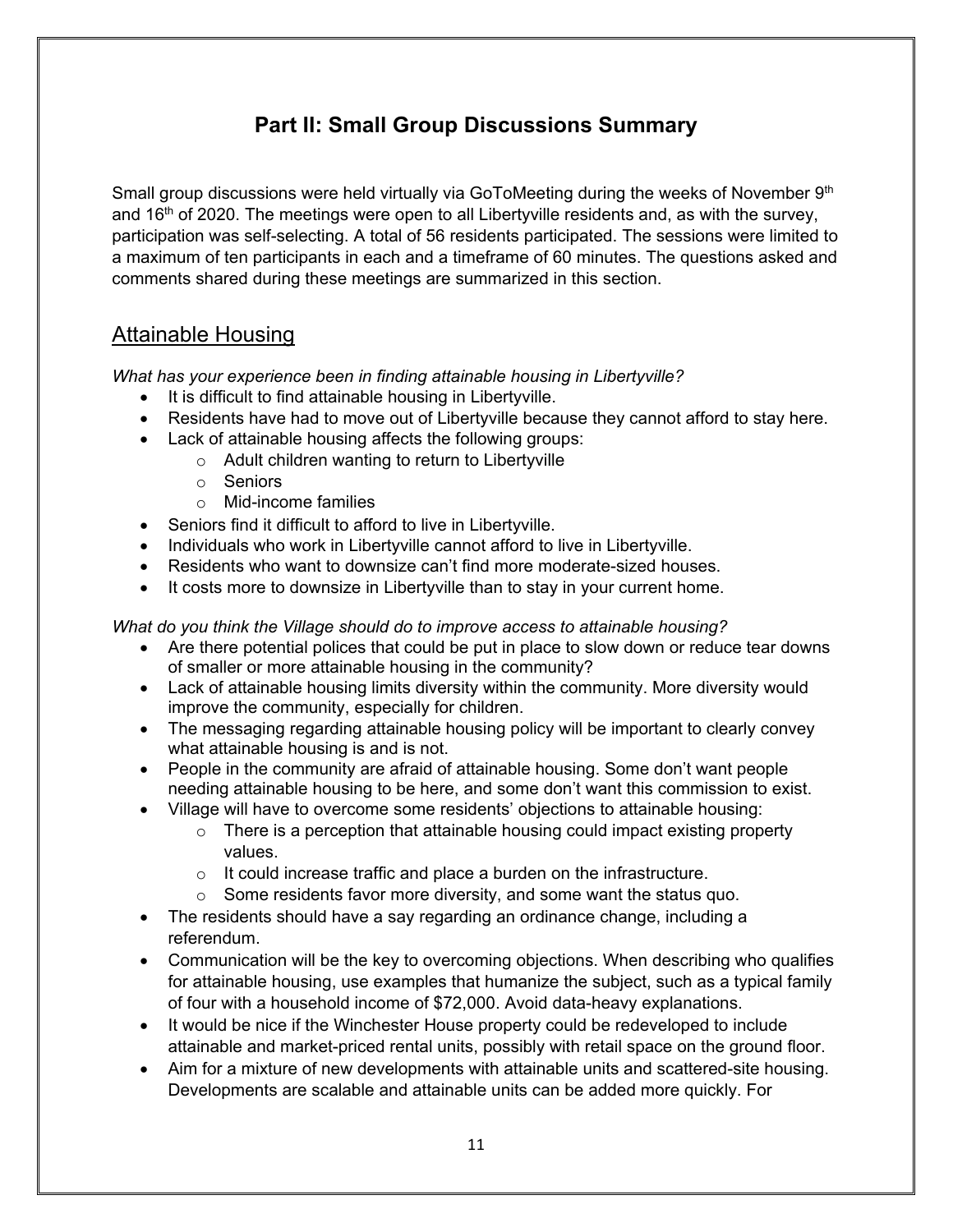scattered-site houses the Village could buy distressed properties and rehab them, which would upgrade the property and the neighborhood.

 The Attainable Housing Ordinance should put limits on the option of a fee in lieu of building attainable units for developers so that Libertyville will get the amount of attainable housing it needs.

### Public Safety

*How have you felt about your dealings with Libertyville's police and fire services? Have they made you feel safe? Confident? Respected?* 

- Police and fire services are seen positively within the community.
- Professionalism is high by both departments.

*Do the police and fire services treat residents fairly, based on your experience and the experiences of people you know*?

• The handling of most situations is seen in a positive light.

*What ideas do you have for the Village to strengthen police-community relations?* 

- The Village should look at adding a social worker position or other position to handle non-threating or non-crime related calls.
- Would like to see more community participation, not just when you call them.
- Public safety services should be more socially involved in the community.
- Event-based outreach is a good way to integrate police and fire services into the community.
- What is included in crime reporting press releases and statistics and where is the information located? This could help to assess fairness in treatment of residents.
- What level of diversity exists within the departments?
- Libertyville needs more attainable housing so the police, fire and other village employees can afford to live here.

### Diversity, Welcoming and Inclusivity

#### *Why do you think Libertyville has not attracted a larger population of racial and ethnic minorities?*

- Some participants said their children do not intend to return to Libertyville because of the lack of diversity.
- Some participants said friends and colleagues have told them they wouldn't move to Libertyville because of the lack of diversity, or regret having moved to Libertyville.
- Many people move to Libertyville for the schools. Some participants said that the lack of diversity in Libertyville schools means that children are less prepared for success.
- Some participants who said they work in Libertyville can't afford to live here or find it difficult to afford to live here, limiting diversity.
- There is a lack of acknowledgement of cultural differences.

#### *In your experience, what challenges do minorities face in Libertyville?*

 Libertyville's Americana aesthetic may be less welcoming to people from different races, religions and cultural backgrounds, or people in the LGBTQ community.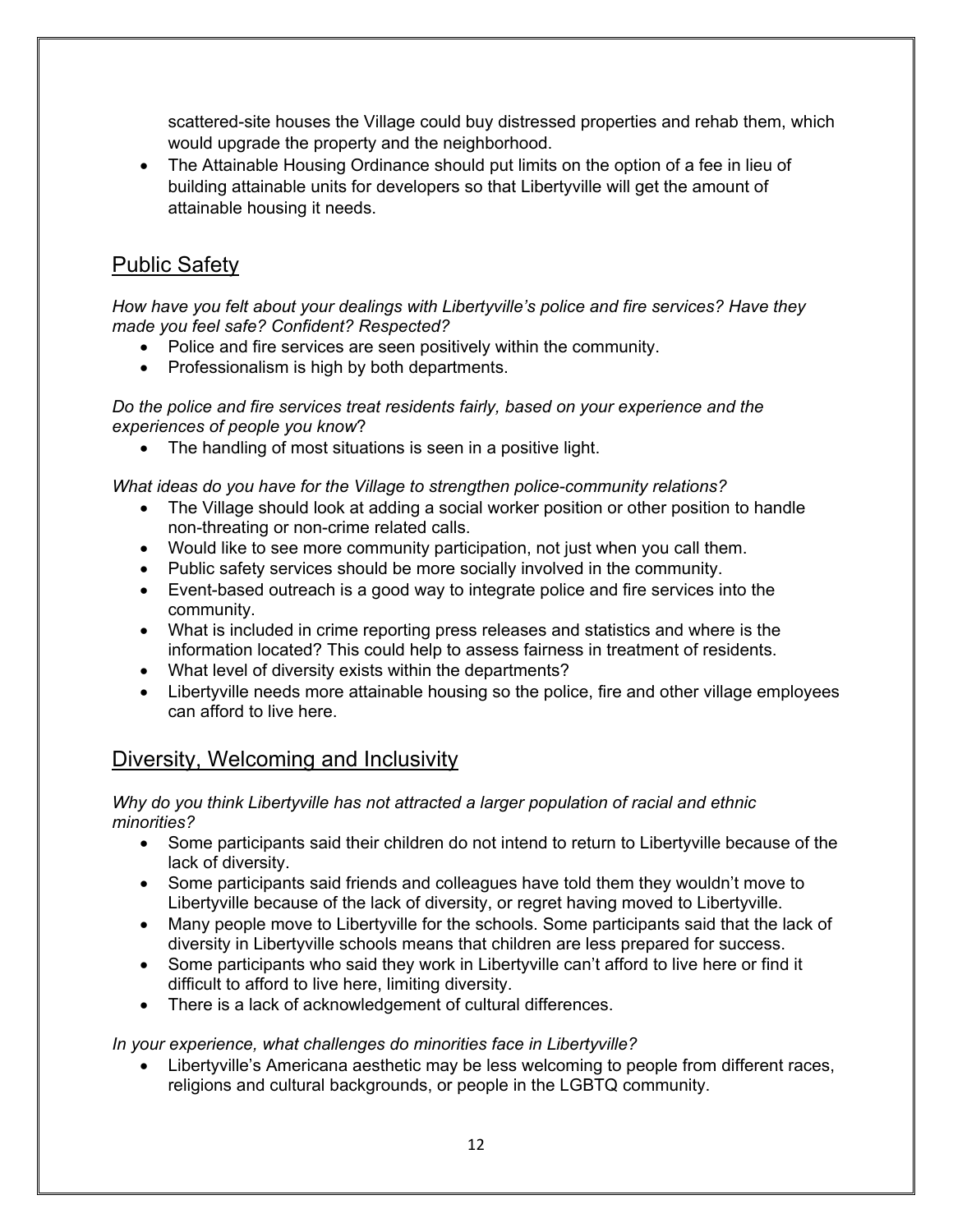- Libertyville has a lot of long-time residents and "founding families" that may make the Village feel closed off to outsiders.
- Libertyville, along with the rest of the North Shore, has a history of redlining and racially restrictive covenants – as described in a 2016 LHS-produced podcast called "A History of Racism in Libertyville and the North Shore – that engineered Libertyville into a white enclave and has not been addressed.
- There are very few minority-owned businesses in Libertyville.
- There aren't many opportunities for people from diverse backgrounds, and particularly non-English speakers, to give their perspectives on community issues.

#### *What can the Village do to make minorities feel more welcome and improve their experience of living in Libertyville?*

- What Libertyville publishes about itself reinforces its image of old-fashioned charm, harking back to a bygone era. This may appeal to white people but could have negative connotations for others. It is suggested that Libertyville communicate a different message of being welcoming and open to change.
- The Village should work with other organizations in the community to promote welcoming and diversity.
- Instead of having the same vendors at the Farmers' Market year after year, Mainstreet should be encouraged to let in new vendors, especially those with culturally diverse offerings.

#### *What experiences have you had in Libertyville that have made you feel especially welcome and included?*

- Libertyville takes pride in its Americana esthetic, with its MainStreet, town square, and summer parades, festivals, and walking tours.
- Libertyville is considered by most participants a place where people are friendly and neighbors help neighbors.
- Libertyville has a strong faith and interfaith community that is welcoming.

#### *Have you had experiences that made you feel not welcome or not included?*

- Children, and relatives, from diverse backgrounds have had experiences of feeling not welcome in Libertyville schools.
- Participants said they have heard that Libertyville is a place where some people of color feel uncomfortable driving at night.

*What ideas do you have for the Village to make residents feel more welcome and included?* 

- Most participants said more diversity would improve Libertyville's culture and appeal.
- Some participants pointed to the economic activity and diversity in Vernon Hills, which has many more multifamily and attainable housing options, while also having good schools.
- The government should not take on social engineering. That role is better left to community groups and other civic organizations.
- Libertyville needs a proactive plan to increase diversity. The Village should look at best practices in towns across Lake County to increase diversity.
- Libertyville does not currently acknowledge or celebrate diversity through its marketing materials or by recognizing cultural awareness days and months. Participants suggested that is an area where action could be taken immediately.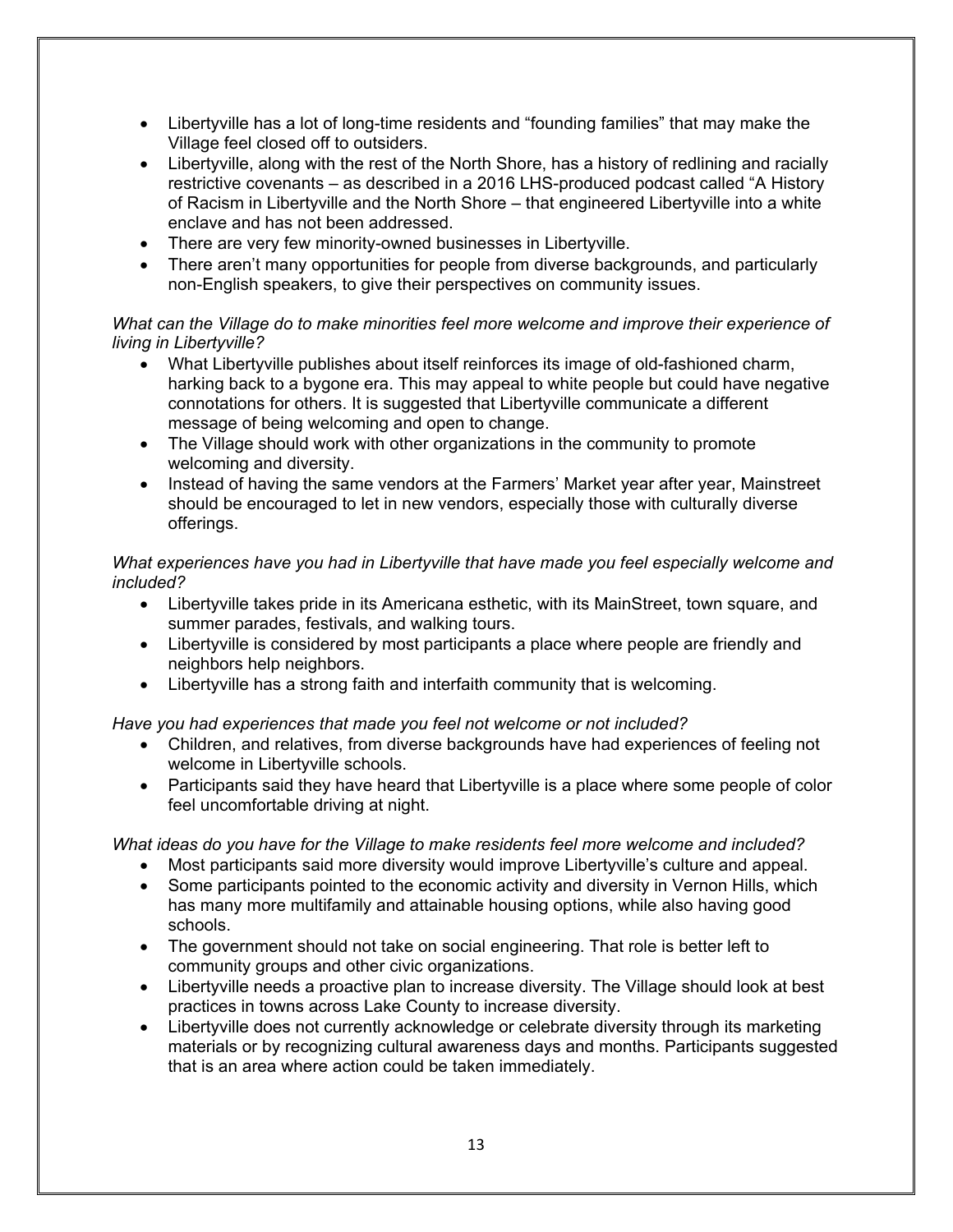- It is unclear what the demographics of the Village's employees are, but participants suggested there could be efforts to add or mandate diversity in the police and fire departments and in other Village departments.
- The Village could work with the Chamber of Commerce and MainStreet to add diversity among Libertyville businesses and vendors at the Farmers' Market.
- The Village should engage with realtors who can encourage clients from diverse backgrounds to consider Libertyville.
- The Village could work with LHS, the College of Lake County, faith and interfaith groups, the Adler Center, etc., to celebrate diversity through events at Cook Park and in a variety of other ways.
- The Village needs to "walk the talk" and actually take action from the survey and focus groups.
- More multi-unit buildings and more rental units are needed to increase diversity.
- Does the Village have a goal regarding diversity?

### Access to Cultural Opportunities and Events

*What cultural opportunities do you most appreciate in Libertyville?* 

- Individuals enjoy Libertyville events but do not really see them as cultural events.
- Participants stated that they enjoy Libertyville Days, Dog Days of Summer, First Fridays and Out to Lunch - which they see as events that are part of the Libertyville culture.

*What cultural opportunities are missing that would be important to you?* 

- Need events other than "American" events.
- It would be nice to celebrate different heritage months with a banner in Cook Park or some recognition on the website by the Village.

#### *What can the Village do to make more cultural opportunities possible in Libertyville?*

 The Village should review what events and opportunities are currently being provided within the community and look for ways to potentially partner with the organizers or help to advertise them.

#### *What events do you most enjoy in Libertyville?*

 Dog Days of Summer, Farmer's Market, First Fridays, Out to Lunch, Fine Arts Festival, Memorial Day Parade and Libertyville Days.

*Which events attended by people from outside of Libertyville show our Village in the best light?* 

 Participants indicated that all the events offered in Libertyville draw many individuals from outside of the community, specifically the Farmer's Market and First Fridays were noted.

*What other kinds of events would you like to see in Libertyville?* 

Events should be offered that are more culturally based.